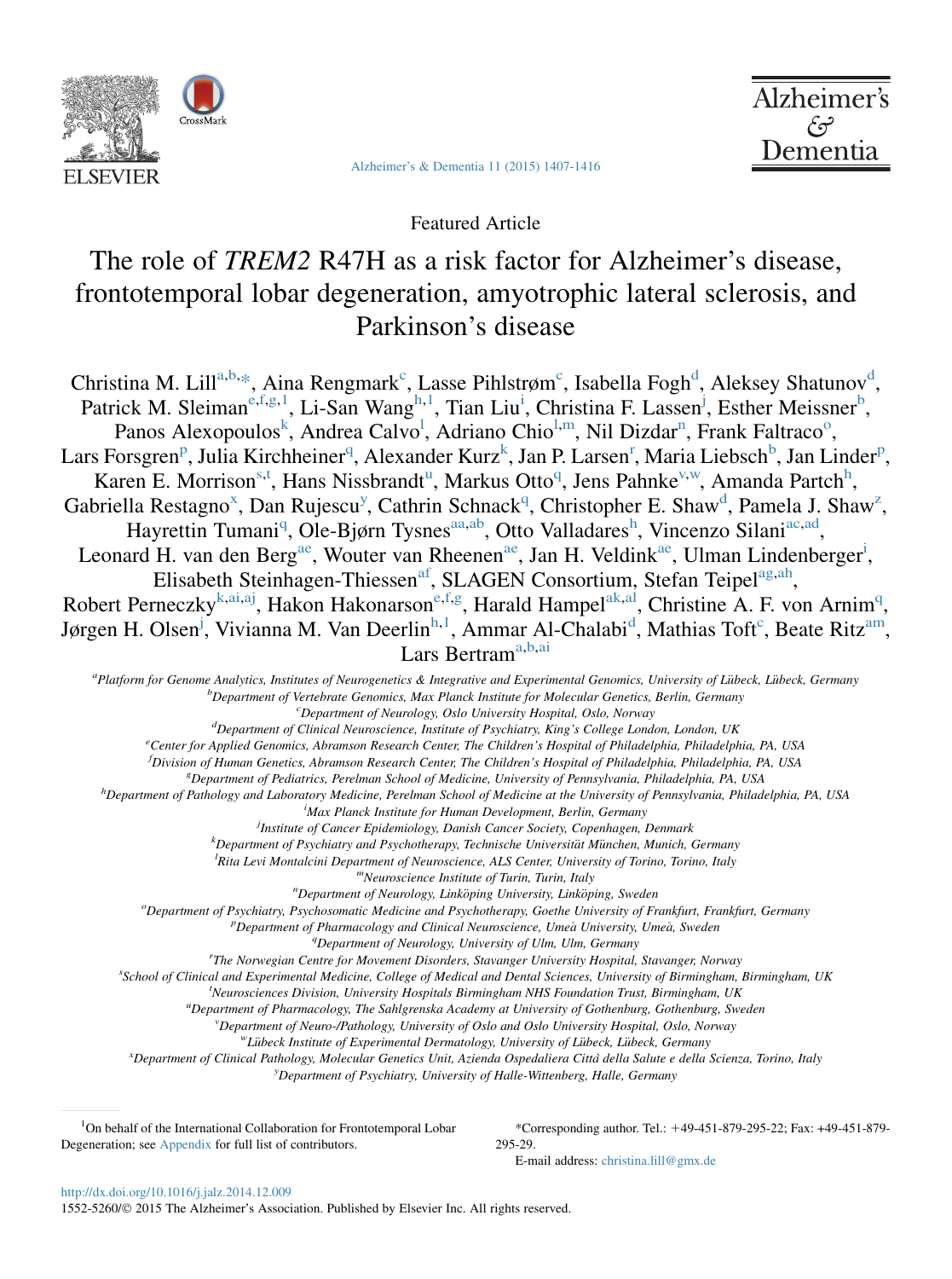<span id="page-1-0"></span>z Department of Neuroscience, Sheffield Institute for Translational Neuroscience (SITraN), Faculty of Medicine, Dentistry and Health, University of Sheffield,

Sheffield, UK<br><sup>aa</sup>Department of Neurology, Haukeland University Hospital, Bergen, Norway<br><sup>ab</sup>Department of Clinical Medicine, University of Bergen, Bergen, Norway

 $\alpha c$ Department of Neurology and Laboratory of Neuroscience, IRCCS Istituto Auxologico Italiano, Milano, Italy

<sup>ad</sup>Department of Pathophysiology and Tranplantation, "Dino Ferrari" Center, Università degli Studi di Milano, Milano, Italy<br><sup>ae</sup>Department of Neurology, Neuromuscular Diseases Brain Center Rudolf Magnus, Netherlands ALS C

Netherlands

<sup>af</sup>Interdisciplinary Metabolic Center, Lipids Clinic, Charité University Medicine, Berlin, Germany<br><sup>ag</sup>German Center for Neurodegenerative Diseases (DZNE), Rostock, Germany<br><sup>ah</sup>Department of Psychosomatic Medicine, Univer

London, UK

<sup>aj</sup>West London Cognitive Disorders Treatment and Research Unit, West London Mental Health Trust, London, UK<br>AXA Research Fund & UPMC Chair, Paris, France<br>Département de Neurologie, Sorbonne Universités, Université Pierre

Cerveau et de la Moelle épinière (ICM), Hôpital de la Pitié-Salpétrière, Paris, France Cerveau et de la Moelle épinière<br><sup>am</sup>Department of Epidemiology and Environmental Sciences, School of Public Health, University of Cali

rosis; Parkinson disease; TREM2; R47H; rs75932628; Rare variant; Genetic association; GWAS; Imputation;

| Abstract  | A rare variant in TREM2 (p.R47H, rs75932628) was recently reported to increase the risk of Alz-<br>heimer's disease (AD) and, subsequently, other neurodegenerative diseases, i.e. frontotemporal lobar<br>degeneration (FTLD), amyotrophic lateral sclerosis (ALS), and Parkinson's disease (PD). Here we<br>comprehensively assessed TREM2 rs75932628 for association with these diseases in a total of<br>19,940 previously untyped subjects of European descent. These data were combined with those<br>from 28 published data sets by meta-analysis. Furthermore, we tested whether rs75932628 shows as-<br>sociation with amyloid beta $(A\beta_{42})$ and total-tau protein levels in the cerebrospinal fluid (CSF) of 828<br>individuals with AD or mild cognitive impairment. Our data show that rs75932628 is highly signif-<br>icantly associated with the risk of AD across 24,086 AD cases and 148,993 controls of European<br>descent (odds ratio or OR = 2.71, $P = 4.67 \times 10^{-25}$ ). No consistent evidence for association was<br>found between this marker and the risk of FTLD (OR = 2.24, $P = 0.0113$ across 2673 cases/9283 con-<br>trols), PD (OR = 1.36, P = .0767 across 8311 cases/79.938 controls) and ALS (OR = 1.41, P = .198<br>across 5544 cases/7072 controls). Furthermore, carriers of the rs75932628 risk allele showed signif-<br>icantly increased levels of CSF-total-tau ( $P = .0110$ ) but not $A\beta_{42}$ suggesting that TREM2's role in<br>AD may involve tau dysfunction.<br>© 2015 The Alzheimer's Association. Published by Elsevier Inc. All rights reserved. |
|-----------|------------------------------------------------------------------------------------------------------------------------------------------------------------------------------------------------------------------------------------------------------------------------------------------------------------------------------------------------------------------------------------------------------------------------------------------------------------------------------------------------------------------------------------------------------------------------------------------------------------------------------------------------------------------------------------------------------------------------------------------------------------------------------------------------------------------------------------------------------------------------------------------------------------------------------------------------------------------------------------------------------------------------------------------------------------------------------------------------------------------------------------------------------------------------------------------------------------------------------------------------------------------------------------------------------------------------------------------------------------------------------------------------------------------------------------------------------------------------------------------------------------------------------------------------------------------------------------------------------------------------|
| Keywords: | Neurodegenerative disease; Alzheimer disease; Frontotemporal lobar degeneration; Amyotrophic lateral scle-                                                                                                                                                                                                                                                                                                                                                                                                                                                                                                                                                                                                                                                                                                                                                                                                                                                                                                                                                                                                                                                                                                                                                                                                                                                                                                                                                                                                                                                                                                             |

1. Introduction

Genetic factors substantially contribute to the causation and progression of many—if not all—neurodegenerative diseases. However, for most patients suffering from conditions such as Alzheimer's disease (AD), frontotemporal lobar degeneration (FTLD), amyotrophic lateral sclerosis (ALS), and Parkinson's disease (PD), liability for disease is not the result of causal mutations in single genes, but has a more complex genetic architecture likely resulting from an interplay between multiple genetic and nongenetic risk factors [\[1\]](#page-8-0). Genome-wide association studies (GWAS) in AD and PD have identified common genetic variants (i.e. single-nucleotide polymorphisms [SNPs]) exerting small to moderate effects in over 50 independent genetic loci [\[2,3\],](#page-8-0) whereas considerably fewer risk loci have been identified for FTLD and ALS [\[4,5\].](#page-8-0) Across all these diseases the established risk variants only explain a

Meta-analysis

fraction of the underlying heritability, i.e., the proportion of phenotypic variance attributable to genetic factors. As a consequence, the focus of many neurodegenerative genetics projects has recently shifted toward investigating rare variants that potentially exert larger effects.

Along these lines, two recent studies have reported on a rare nonsynonymous variant (p.R47H, rs75932628) in TREM2 (encoding the triggering receptor expressed on myeloid cells 2 gene on chromosome 6p21) showing an approximately three- to fivefold increase in AD risk with a minor allele frequency of 0.12% to 0.63% in populations of European descent [\[6,7\]](#page-9-0). TREM2 was earlier reported to harbor autosomal-recessive mutations causing Nasu-Hakola disease [\[8\],](#page-9-0) a neurodegenerative disorder characterized by progressive presenile dementia and cystic bone lesions, and underlying familial FTLD [\[9\]](#page-9-0). Given this potentially broader role of TREM2 in neurodegeneration,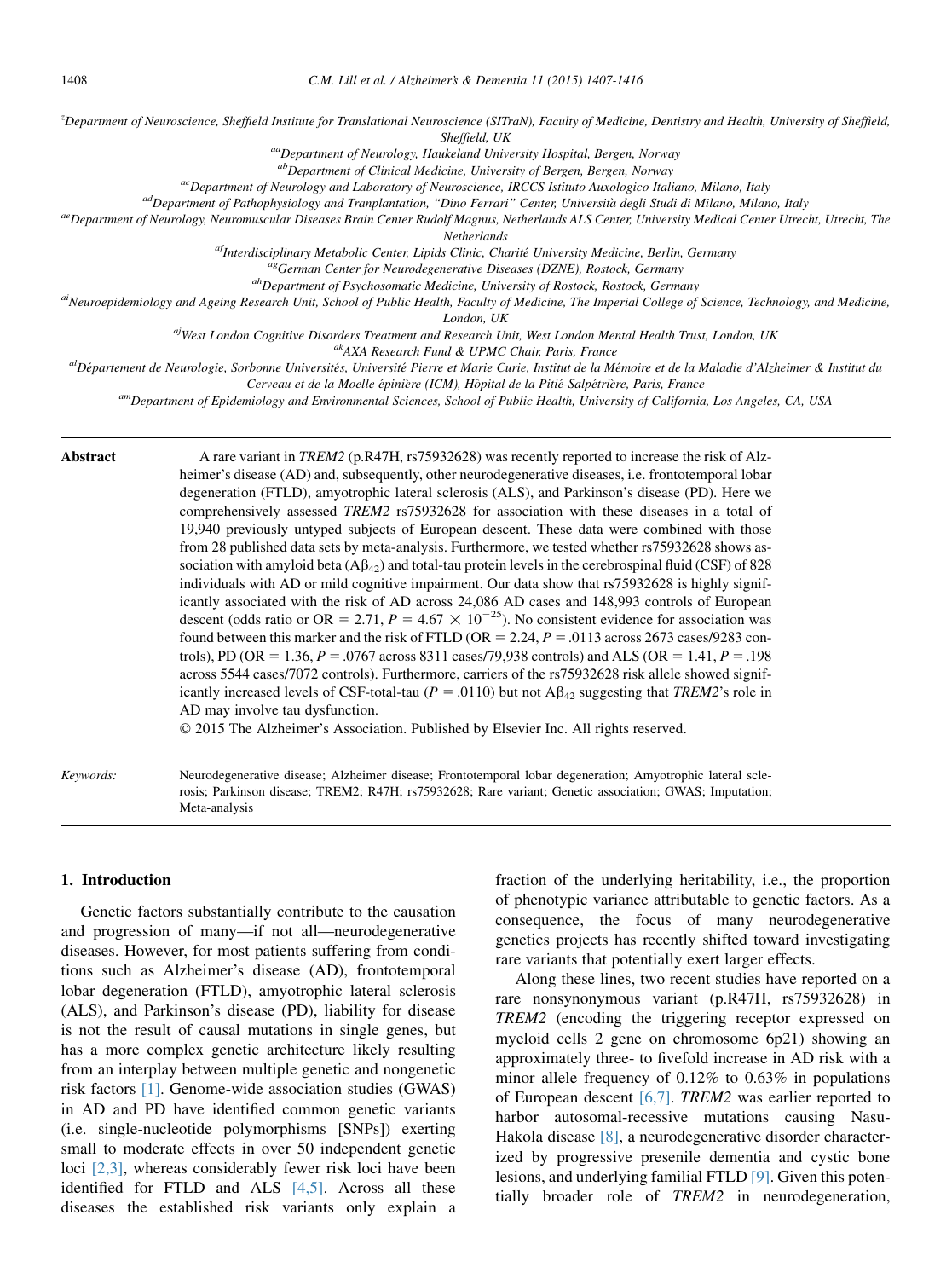subsequent studies have not only attempted to validate the association between TREM2 rs75932628 and AD risk but have also investigated its potential effects on the risk of other neurodegenerative diseases such as FTLD, ALS, and PD [\[10–16\].](#page-9-0) None of these latter studies, however, has thus far yielded conclusive results possibly owing to insufficient power.

The aim of the present project was to assess the overall evidence for association between TREM2 rs75932628 and risk of AD, FTLD, ALS, and PD. To this end, we have generated novel genotype data in a total of 19,940 cases and controls across all four diseases. For each condition, these data were combined with all available previously generated association data by meta-analysis. In addition, we assessed the influence of TREM2 rs75932628 on established cerebrospinal fluid (CSF) biomarkers for AD.

## 2. Methods

## 2.1. Subjects

This study comprised an effective sample size of 20,100 unrelated subjects (i.e., cases of AD, FTLD, ALS, PD, and mild cognitive impairment [MCI], and predominantly disease-free, elderly controls) of European descent for whom genotyping data on rs75932628 were newly generated by either direct genotyping or extraction from available GWAS microarray data. Subjects and blood samples were ascertained after obtaining written informed consent and appropriate ethical approval at the respective sites. For the AD analyses, 824 German AD cases were recruited in four specialized centers (LMU and TU Munich, Rostock, and Ulm) all fulfilling the diagnostic criteria of "probable AD" according to the National Institute of Neurological and Communicative Diseases and Stroke—Alzheimer's Disease and Related Disorders Association criteria (NINCDS-ADRDA) [\[17\]](#page-9-0) and the American Psychiatric Association's Statistical Manual of Mental Disorders IV (DSM-IV) criteria. The control group for these analyses included a total of 1819 healthy German subjects who did not show clinical signs of dementia or MCI (336 individuals were recruited at the centers in Munich, Rostock, and Ulm, the remaining 1483 individuals were recruited as part of the Berlin Aging Study II, BASE-II [\[18\]](#page-9-0)). In addition, we carried out quantitative trait locus (QTL) analyses investigating a potential link between rs75932628 and amyloid beta  $(A\beta_{42})$  and total tau levels in the CSF of 668 of AD cases and 160 patients diagnosed with MCI (diagnosed based on the criteria by Petersen et al. [\[19\]](#page-9-0)), which were collected at two of the sites (University Hospital Ulm and LMU Munich).

The FTLD analyses were based on GWAS data from 315 neuropathologically diagnosed FTLD-TDP patients (i.e. the FTLD subtype neuropathologically characterized by transactive response DNA binding protein [TDP]-43 inclusions) of European descent and 1297 Caucasian control individuals recruited from the Children's Hospital of Philadelphia Health Care Network [\[4\].](#page-8-0) FTLD patients were recruited by specialized centers across 11 countries from North America and Europe (United States, Canada, United Kingdom, The Netherlands, Belgium, Spain, Germany, Australia, Finland, France, and Sweden) within the International FTLD Consortium as previously described [\[4\].](#page-8-0) Individuals carrying a progranulin mutation  $(n = 104)$  or the pathogenic  $C9ORF72$  hexanucleotide expansion (n = 96) were excluded before analysis.

The ALS analyses were based on GWAS data from a total of 4624 cases and 5224 control individuals derived from five previously described data sets of European ancestry that were recruited by the International Consortium on Amyotrophic Lateral Sclerosis Genetics and the Italian Consortium for the Genetics of ALS across three European countries (Italy, The Netherlands, and the UK) [\[5\]](#page-9-0). All patients fulfilled the El Escorial revised criteria for ALS [\[20\]](#page-9-0). Patients with a family history of ALS or carrying known causative ALS mutations were excluded from the analysis.

For the PD analyses, we directly genotyped rs75932628 in three independent case-control data sets: the first sample included 1606 PD cases and 1630 controls from Denmark collected as part of a large nationwide population-based study of risk factors for idiopathic PD (Parkinson's disease in Denmark) [\[21\]](#page-9-0). The diagnosis was obtained from the Danish National Health Registry and subsequently verified by the review of medical records based on the United Kingdom Parkinson's Disease Society Brain Bank (UKPDSBB) [\[22\]](#page-9-0) and the Gelb criteria [\[23\].](#page-9-0) Additional PD data sets originated from Norway (605 PD cases, 672 controls) and Sweden (774 PD cases, 622 controls) and were collected by five collaborating centers (Oslo, ParkWest, Norway; Gothenburg, Linköping, Umeå, Sweden). PD patients were diagnosed according to the UKPDSBB [\[22\]](#page-9-0) or the Gelb criteria [\[23\].](#page-9-0) All Norwegian and Swedish patients were screened for the LRRK2 G2019S variant (rs34637584), and carriers of the minor allele were excluded from all subsequent association analyses. In addition, control subjects with a history of parkinsonism among firstdegree relatives were excluded from these two data sets.

#### 2.2. Genotyping

SNP rs75932628 was genotyped in all samples except for BASE-II, FTLD, and ALS (see below) using allelic discrimination assays based on customized TaqMan assays following the manufacturer's instructions. Each 384-well plate contained approximately four heterozygote sequenceconfirmed control samples genotyped in duplicates across plates. Genotyping and genotype calling were performed blind to phenotypic status. The genotype status of potential carriers of the minor T allele first determined by allelic discrimination assays was subsequently verified by Sanger sequencing using an ABI3730XL genetic analyzer (Applied Biosystems). Genotypes of rs75932628 for the 1483 BASE-II subjects were imputed (using IMPUTE2, [http://mathgen.](http://mathgen.stats.ox.ac.uk/impute/impute_v2.html)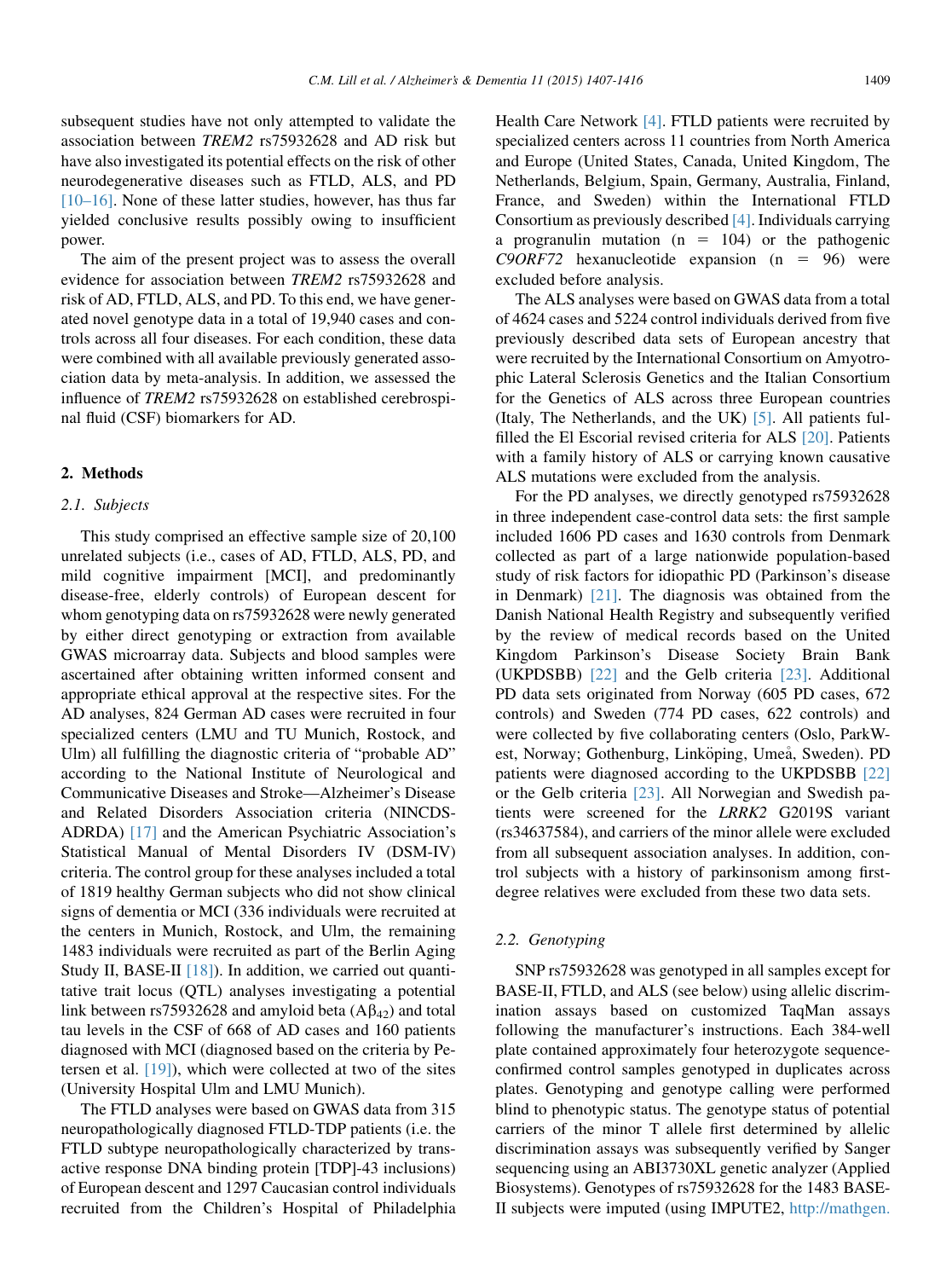[stats.ox.ac.uk/impute/impute\\_v2.html](http://mathgen.stats.ox.ac.uk/impute/impute_v2.html), and the 1000 Genomes Phase 1 CEU reference panel [\[24\]\)](#page-9-0) based on standard quality-controlled GWAS data generated on the Genome-Wide Human SNPArray 6.0 (Affymetrix). To increase sensitivity, all samples with a postimputation probability of at least 0.10 for the presence of the minor T allele of rs75932628 were sequenced as described previously, and sequence-confirmed carrier status of the T allele was hardcoded. The FTLD and ALS case-control samples were genotyped on different Illumina GWAS microarrays and quality-controlled using standard criteria as described earlier [\[4,5\]](#page-8-0). Imputation of rs75932628 was performed using IMPUTE2 based on the latest 1000 Genomes Project reference panel (build 37/hg19, March 2012; info score for the FTLD data set 0.813 and for the ALS data sets 0.541–0.848).

#### 2.3. CSF biomarker measurements

CSF samples were collected and processed following standardized protocols and according to international guidelines as previously described [\[25\]](#page-9-0). In brief, CSF was sampled in polypropylene tubes after lumbar puncture, centrifuged immediately after collection, and stored within 2 hours at  $-80^{\circ}$ C in Eppendorf tubes until analysis. CSF-A $\beta_{42}$  and total tau protein levels were determined at the collection sites using the commercially available enzyme-linked immunosorbent assays Innotest  $\beta$ -amyloid $[1-42]$  and hTau Ag kits (Innogenetics) following the manufacturer's instructions. Note that levels for tau phosphorylated at threonine 181 (ptau) were only available in a small subset of patients and thus not included in the analyses of this study.

## 2.4. Genetic association analyses

All genetic association analyses of the newly genotyped AD and PD data sets were performed in PLINK v1.07 [\(http://pngu.mgh.harvard.edu/purcell/plink/](http://pngu.mgh.harvard.edu/purcell/plink/)). Effect sizes and 95% confidence interval (CI) were estimated based on an additive transmission model with adjustment for age and sex using logistic regression. Significance was assessed using Fisher's exact test and is expressed as two-sided P values. Hardy-Weinberg equilibrium (HWE) was assessed using Pearson's  $\chi^2$ . Rs75932628 was tested for association with ALS and FTLD status using logistic regression analysis based on imputed genotype probabilities as implemented in SNPTEST v2 [\(https://mathgen.stats.ox.ac.uk/genetics\\_](https://mathgen.stats.ox.ac.uk/genetics_software/snptest/snptest.html) [software/snptest/snptest.html](https://mathgen.stats.ox.ac.uk/genetics_software/snptest/snptest.html)). Association results of the ALS data sets were adjusted by specific principal components as described previously [\[5\].](#page-9-0)

## 2.5. Power calculations

Power was calculated using the Genetic Power Calculator  $(http://pngu.mgh.harvard.edu/~purell/gpc/cc2.html)$  $(http://pngu.mgh.harvard.edu/~purell/gpc/cc2.html)$  for the detection of an additive odds ratio (OR) of  $\sim$ 3 (i.e. in the magnitude of effect estimates reported previously for AD  $[6,7]$ ) with no between-study heterogeneity based on a risk allele frequency of 0.5% and assuming a genomewide type 1 error rate of  $5 \times 10^{-8}$  or a type-1 error rate of  $1 \times 10^{-4}$  (as proposed previously to represent a "suggestive significance threshold" [\[26,27\]](#page-9-0), see the "meta-analysis" description in the methods section for details), respectively.

## 2.6. Literature screening and meta-analysis

Genetic association studies investigating the role of TREM2 rs75932628 in AD, FTLD, and PD in populations of European descent were identified and processed using essentially the same strategy as previously described [\[28,29\]](#page-9-0). In short, this entailed searching the National Center for Biotechnology Information's PubMed database using the keyword "TREM2 [All fields]" (see Supplementary Fig. 1 for an overview of the search and analysis strategy). The titles and/or abstracts of 171 citations published until June 1, 2014 were screened which led to the identification of 26 potentially eligible publications for which the full text was retrieved. Furthermore, we searched for additional relevant association studies by screening cross-references in these publications and review articles on the topic of TREM2 genetics. In addition, one study with relevant data was identified that was in press by June 1, 2014 [\[30\]](#page-9-0). Only case-control studies investigating the association of TREM2 rs75932628 and risk for AD, FTLD, ALS, and idiopathic PD that were published in peerreviewed journals in English were considered. Data sets in which rs75932628 was monomorphic in both cases and controls were excluded. Of the 27 potentially eligible publications, 15 studies reporting on 33 independent data sets met our inclusion criteria [\[6,7,10–16,30–35\].](#page-9-0) Demographic details and effect size estimates and/or genotype summary data (where available) were extracted from these publications. Published ORs and standard errors were included if they were based on an additive model. If authors provided both unadjusted and adjusted (i.e., for age, sex, APOE ε4 [rs429358], and/or population substructure) ORs, the latter were used. Otherwise, genotype summary data were used to calculate the additive OR. Continuity correction was applied to data sets where the minor T allele of rs75932628 was absent in either cases or controls. In case of insufficient data for inclusion into meta-analyses, authors of the respective publications [\[15,33\]](#page-9-0) were contacted and missing data were obtained. For data sets overlapping across publications, only the larger data set was retained for meta-analysis (which led to the exclusion of four data sets from three publications [\[12,33,34\]\)](#page-9-0). In cases where a putative overlap could not be determined unequivocally, the authors of the respective publications were contacted and the situation clarified (applicable to the eventually confirmed overlap between ref. [12](#page-9-0) and [16](#page-9-0)). Within disease categories, ORs from these publications were combined with those generated as part of our project (see previously) by fixed-effect meta-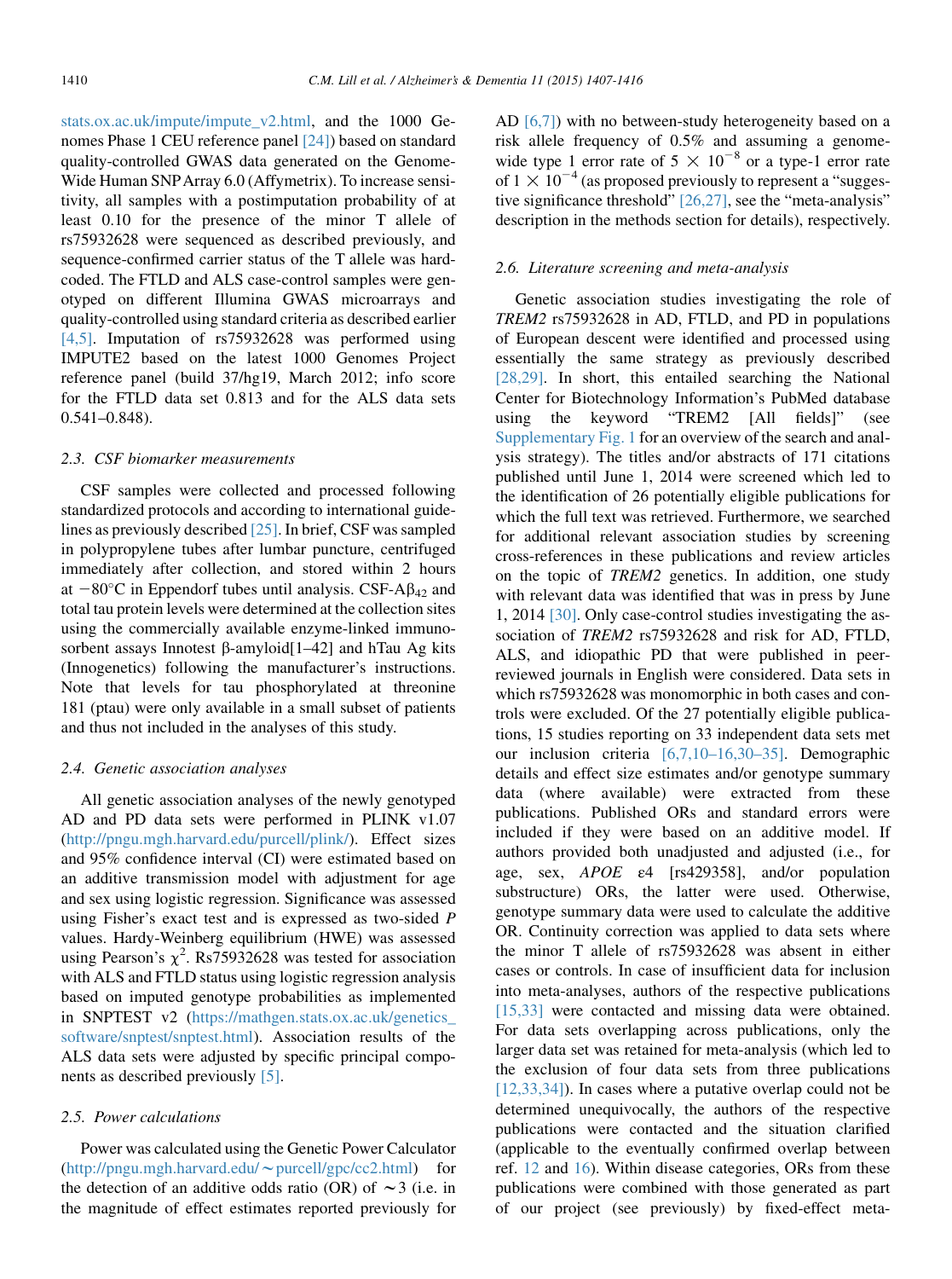<span id="page-4-0"></span>

| Table 1                                                                                                 |
|---------------------------------------------------------------------------------------------------------|
| Association results for rs75932628 based on newly genotyped data in case-control data sets of AD and PD |

|                  |                  |                     | $AAE$ ( $\pm SD$ ) |          | Genotypes |          | $MAF(\%)$ |          |                      |       |
|------------------|------------------|---------------------|--------------------|----------|-----------|----------|-----------|----------|----------------------|-------|
| Data set         | Cases $(\%$ men) | Controls $(\%$ men) | Cases              | Controls | Cases     | Controls | Cases     | Controls | OR (95% CI)          | P     |
| AD: Germany      | 822 (37.3)       | 1818 (49.3)         | 72(8)              | 67(6)    | 9/813     | 6/1812   | 0.55      | 0.17     | $5.73(1.80 - 18.25)$ | .0232 |
| PD: All new data | 2956 (60.8)      | 2884 (57.2)         | 64 (10)            | 63 (11)  | 7/2949    | 12/2872  | 0.12      | 0.21     | $0.58(0.23 - 1.47)$  | .248  |
| Denmark          | 1586 (59.8)      | 1618(60.6)          | 62(9)              | 62(10)   | 5/1581    | 7/1611   | 0.16      | 0.22     | $0.73(0.23 - 2.30)$  | .774  |
| Norway           | 598 (63.2)       | 663 (55.7)          | 66(9)              | 63 (11)  | 1/597     | 3/660    | 0.08      | 0.23     | $0.37(0.04 - 3.69)$  | .627  |
| Sweden           | 772 (60.9)       | 603(49.6)           | 69 (10)            | 67(12)   | 1/771     | 2/601    | 0.07      | 0.17     | $0.37(0.03 - 4.12)$  | .585  |

Abbreviations: AAE, age at examination; SD, standard deviation; MAF, minor (T) allele frequency in percent; OR, odds ratio (the reference allele with an OR of 1 corresponds to the major C allele in all settings); CI, confidence interval; AD, Alzheimer's disease; PD, Parkinson's disease.

NOTE. Demographic details of the effective AD and PD data sets and corresponding association results of rs75932628. Effect sizes and 95% CI were estimated using logistic regression analyses, and P values were calculated using Fisher's exact test. Effect size estimates have been calculated by adjusting for AAE and sex. Data on rs75932628 across the newly genotyped PD data sets ("all new data") were combined using fixed-effect meta-analysis. Genotypes are provided as the number of subjects with the heterozygote T/C genotype/number of subjects with the homozygote C/C genotype. Note that no subject was observed with a homozygote T/T genotype.

analyses. All meta-analyses and forest plots were performed using a customized version of the "rmeta" package in R language [\[29\]](#page-9-0). The significance threshold in the meta-analysis, i.e., after combining all available data, was defined as  $P \le 5 \times 10^{-8}$  for each meta-analysis, whereas "suggestive" evidence" for association on meta-analysis was defined as  $P \le 1 \times 10^{-4}$  as suggested previously [\[26,27\].](#page-9-0) Both thresholds take into account the low prior probability of association between any variant in the genome and a phenotype of interest regardless of how many variants were actually tested at the same time [\[26,27\].](#page-9-0) Betweenstudy heterogeneity was quantified using the  $I^2$  metric. Small-study effects (which can be indicative of publication or selective reporting bias) were assessed using Harbord's regression test [\[36\]](#page-9-0).

## 2.7. QTL analyses using CSF biomarkers

Association between genotypes at rs75932628 and  $\log_{10}$ -transformed  $\text{A}\beta_{42}$  and total tau CSF protein levels was assessed using linear regression as implemented in PLINK. Analyses were performed with adjustment for age, sex, APOE ε4 (rs429358) genotype status, phenotype (i.e. MCI and AD), and center. We adjusted for phenotype as a potential classical confounder based on the assumption that disease status is correlated with rs75932628 genotype and with  $A\beta_{42}$  and total tau levels. Permuted P values ( $P_{\text{perm}}$ ) were calculated based on 1000 rounds of permutation.

#### 3. Results

Total genotyping efficiency was  $\geq 98.5\%$  for each of the newly genotyped data sets (see Table 1 for effective sample sizes). Accuracy of genotype calls from the allelic discrimination assays involving the rare allele was 100% on Sanger sequencing. For each data set, genotypes in controls were distributed according to HWE ( $P \geq .05$ ).

In the case-control data sets newly analyzed for this study, the minor T allele at rs75932628 showed nominally significant association with AD risk (OR =  $5.73$ , 95%  $CI = 1.80-18.25, P = .0232$ , whereas no significant

Table 2

Association results for rs75932628 based on imputed GWAS data sets of frontotemporal dementia and ALS

|                          |       | Controls | Genotypes |          | <b>MAF</b> |          |                      |      |
|--------------------------|-------|----------|-----------|----------|------------|----------|----------------------|------|
| Data sets                | Cases |          | Cases     | Controls | Cases      | Controls | OR (95% CI)          | D    |
| FTLD                     | 315   | 1297     | 4/311     | 15/1282  | 0.58       | 0.59     | $0.99(0.28 - 3.47)$  | .990 |
| ALS: All new data        | 4624  | 5224     | 27/4597   | 42/5182  | 0.29       | 0.40     | $0.79(0.43 - 1.44)$  | .438 |
| Netherlands (Utrecht I)  | 432   | 420      | 2/430     | 3/417    | 0.28       | 0.32     | $0.82(0.10-6.71)$    | .856 |
| Netherlands (Utrecht II) | 1300  | 1299     | 8/1292    | 10/1289  | 0.32       | 0.40     | $0.76(0.26 - 2.20)$  | .614 |
| Italy (Chio)             | 426   | 226      | 3/423     | 1/225    | 0.39       | 0.19     | $2.84(0.14 - 57.58)$ | .496 |
| Italy (SLAGEN)           | 1839  | 1697     | 7/1832    | 13/1684  | 0.20       | 0.39     | $0.38(0.09-1.49)$    | .162 |
| UK                       | 627   | 1582     | 7/620     | 15/1567  | 0.58       | 0.48     | $1.25(0.45-3.48)$    | .675 |
|                          |       |          |           |          |            |          |                      |      |

Abbreviations: GWAS, Genome-Wide Association Study; MAF, minor (T) allele frequency in percent; OR, odds ratio (the reference allele with an OR of 1 corresponds to the major C allele in all settings); CI, confidence interval; FTLD, frontotemporal dementia; ALS, amyotrophic lateral sclerosis; SLAGEN, Italian Consortium for the Genetics of ALS.

NOTE. Association results of rs75932628 and FTLD and ALS based on imputed GWAS data sets. Effect sizes were estimated using logistic regression analysis based on genotype probabilities as implemented in SNPTEST v2. Data on rs75932628 across the ALS data sets ("All new data") were combined using fixedeffect meta-analysis. Imputed genotypes are provided as number of subjects with the heterozygote T/C genotype/number of subjects with the homozygote C/C genotype. Note that no subject had an imputed homozygote T/T genotype.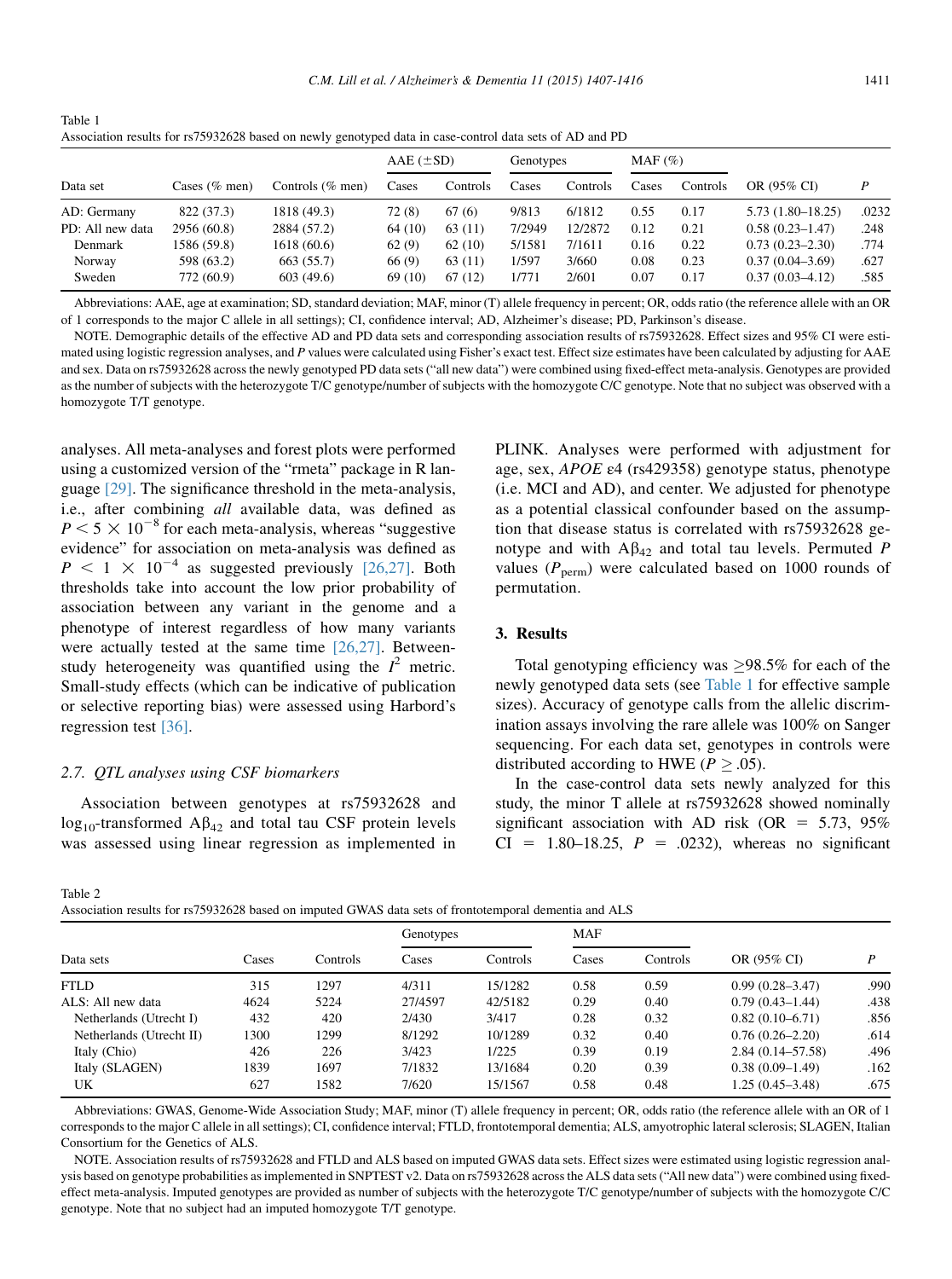<span id="page-5-0"></span>

Fig. 1. Meta-analyses of data sets assessing the association between TREM2 rs75932628 and Alzheimer's disease (AD; A), frontotemporal lobar degeneration (FTLD; B), amyotrophic lateral sclerosis (ALS; C), and Parkinson's disease (PD; D). The x-axis depicts the odds ratio (OR). Study-specific ORs (black diamond) and 95% confidence intervals (CI, lines) were calculated using an additive model. The summary OR and 95% CI (gray diamonds) were calculated based on fixed-effect meta-analysis.  $I^2$  is an estimate of the amount of heterogeneity that is beyond chance. Note that effect estimates for data sets "Benitez, 2013, Spain" (A), "Borroni, 2013, Italy", "Ruiz, 2013, Spain" (B), "Benitez, 2013, Spain", "Benitez, 2013, USA", and "Rayaprolu, 2013, Poland" (D) have been calculated after continuity correction to account for zero cell counts. For further details on all data sets and publications included in the respective metaanalyses see Supplementary Table 1.

association was observed with the risk of FTLD, ALS, or PD [\(Tables 1 and 2\)](#page-4-0). Meta-analysis of rs75932628 across these and all previously published AD data sets (overall comprising 24,086 AD cases and 148,993 controls) revealed genomewide significant association with AD susceptibility  $OR = 2.71, 95\% \text{ CI} = 2.24-3.28, P = 4.67 \times 10^{-25};$ Fig. 1A, [Table 3\)](#page-6-0). The meta-analysis across all six FTLD data sets (comprising 2673 FTLD cases and 9283 controls) showed a comparable effect size estimate ( $OR = 2.24$ , 95%)  $CI = 1.20-4.18$ ) but only very modest statistical support  $(P = .0113; Fig. 1B, Table 3)$  $(P = .0113; Fig. 1B, Table 3)$  $(P = .0113; Fig. 1B, Table 3)$  and did not surpass the "genome-wide suggestive" significance threshold  $(P = 1 \times 10^{-4})$ . Meta-analyses across a total of six independent ALS data sets (comprising 5544 cases and 7072 controls) and nine independent PD data sets (comprising 8311 cases and 79,938 controls) did not provide a convincing statistical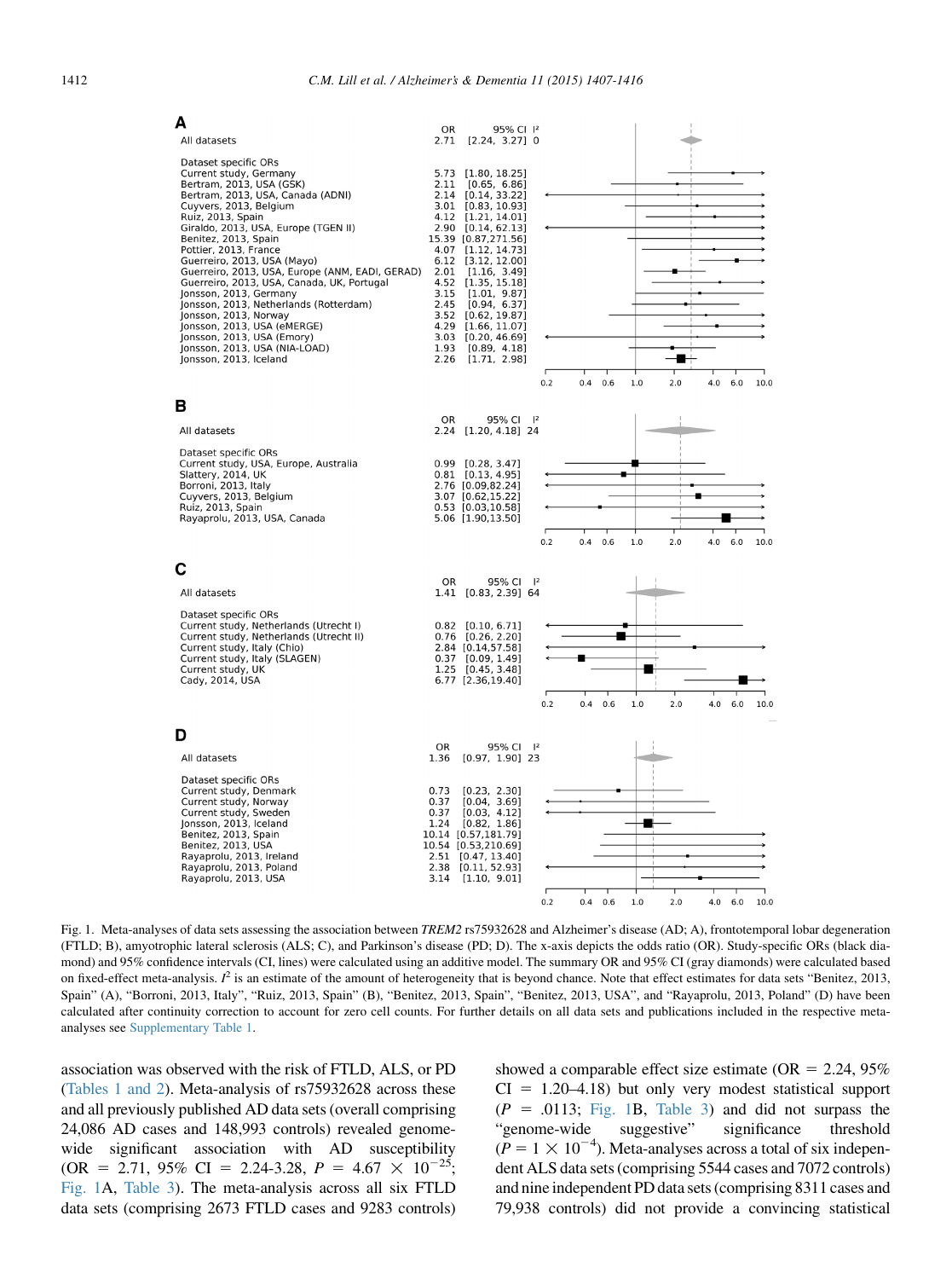<span id="page-6-0"></span>

| Table 3                                                                                              |
|------------------------------------------------------------------------------------------------------|
| Meta-analysis results of rs75932628 and AD, FTLD, and PD based on newly generated and published data |

| Disease     | Data sets | Cases  | Controls | OR (95% CI)         |                        | $I^2$ (95% CI) |  |
|-------------|-----------|--------|----------|---------------------|------------------------|----------------|--|
| AD          | 18        | 24,086 | 148.993  | $2.71(2.24 - 3.28)$ | $4.67 \times 10^{-25}$ | $0(0-43)$      |  |
| <b>FTLD</b> |           | 2673   | 9283     | $2.24(1.20-4.18)$   | .0113                  | $24(0-68)$     |  |
| ALS         |           | 5544   | 7072     | $1.41(0.83 - 2.39)$ | .198                   | $64(13-85)$    |  |
| <b>PD</b>   |           | 8311   | 79.938   | $1.36(0.97-1.90)$   | .0767                  | $23(0-64)$     |  |

Abbreviations: OR, odds ratio (the reference allele with an OR of 1 corresponds to the major C allele in all settings); CI, confidence interval; AD, Alzheimer's disease; FTLD, frontotemporal dementia; ALS, amyotrophic lateral sclerosis; PD, Parkinson's disease.

NOTE. Meta-analyses were performed based on a fixed-effect model combing the newly generated data sets and all data sets published until June 1, 2014 that assessed the association of rs75932628 and risk for AD, FTLD, and PD.  $I^2$  is the estimate of the amount of between-study heterogeneity that is beyond chance.

support for an effect of rs75932628 on ALS (OR  $= 1.41, 95\%$  $CI = 0.83-2.39, P = .198; Fig. 1C, Table 3$  $CI = 0.83-2.39, P = .198; Fig. 1C, Table 3$  $CI = 0.83-2.39, P = .198; Fig. 1C, Table 3$  or PD risk  $OR = 1.36, 95\% \text{ CI} = 0.97-1.90, P = .0767; \text{Fig. 1D},$  $OR = 1.36, 95\% \text{ CI} = 0.97-1.90, P = .0767; \text{Fig. 1D},$  $OR = 1.36, 95\% \text{ CI} = 0.97-1.90, P = .0767; \text{Fig. 1D},$ Table 3). The inspection of the respective forest plots [\(Fig. 1A](#page-5-0)–D) showed a pronounced risk effect estimate for the initial studies that were not unequivocally replicated in subsequently published data, except for AD. This indicates the presence of a potential "initial study bias" [\[37\].](#page-9-0) Accordingly, statistical support for an association of rs75932628 with FTLD, ALS, and PD weakened further on the exclusion of the initial study ( $P_{\text{FTLD}} = .541, P_{\text{ALS}} = .567, P_{\text{PD}} = .379$ ). This is in contrast to the AD replication data, i.e., on exclusion of all data sets used in the two original studies [\[6,7\]](#page-9-0), which continued to show strong statistical support for an association between rs75932628 and AD ( $P = 8.13 \times$  $10^{-07}$ ). Across all meta-analyses only the data for ALS showed evidence for substantial between-study heterogeneity  $(I^2$  [95%CI] = 64 [13–85], Table 3), which can be attributed to the outlying effect size estimate of the "initial study" of Cady et al. [\[16\]](#page-9-0) (after removal of this study:  $I^2$  [95%CI] = 0 [0–67]). Three data sets subjected to continuity correction showed relatively high ORs (i.e. the AD data set "Benitez, 2013, Spain" [\[32\]](#page-9-0) and the PD data sets "Benitez, 2013, Spain" and "Benitez, 2013, USA" [\[14\]\)](#page-9-0). Analyses excluding these data sets did not change any of the affected meta-analysis results substantially  $(OR_{AD} = 2.69, P = 1.33 \times 10^{-24}, OR_{PD} = 1.28, P = .168).$ There was no statistical evidence for the presence of smallstudy effects in any of the four meta-analyses ( $P > .10$ ).

Finally, we performed QTL analyses on the potential correlation between rs75932628 and levels of total tau and Ab42, two well-established biomarkers for AD, in CSF samples from 828 German AD and MCI subjects. As can be seen in Fig. 2, the rs75932628 risk allele (T) showed a modest but statistically significant association with tau in these samples  $(\beta = 0.188, P = .0145, P_{perm} = .0110)$ , indicating increased levels of total tau protein in CSF of T allele carriers vs. noncarriers. In contrast, there was no evidence for association between  $rs75932628$  and  $CSF-A\beta42$  ( $\beta = 0.058$ ,  $P = .268$ ,  $P_{\text{perm}} = .295$ ).

## 4. Discussion

Our study represents the most comprehensive assessment on the potential role of the rare nonsynonymous variant rs75932628 in TREM2 and risk of the four leading neurodegenerative diseases AD, FTLD, PD, and ALS. Our analyses provide strong statistical evidence that the rare nonsynonymous variant rs75932628 in TREM2 substantially increases the risk for AD by approximately 2.7-fold. This OR is larger than that estimated in earlier analyses from our group (OR  $\sim$  1.7) [\[33,38\],](#page-9-0) which were based on only a small subset of the study samples available. In the first study  $\sim$  3400 AD cases and controls were analyzed [\[33\]](#page-9-0), whereas a total of  $\sim$  5300 subjects were included in the extended and subsequently published analyses [\[38\].](#page-9-0) The meta-analysis on rs75932628 presented here, on the other hand, is based on a total of 173,079 AD cases and controls. This vastly increased sample size allows a much more precise estimation of the underlying effect size, especially when dealing with a rare variant such as rs75932628. Furthermore, our findings suggest that the AD risk allele of rs75932628 (T)



Fig. 2. Box plot of the distribution of total tau protein levels in the cerebrospinal fluid (CSF) dependent on the TREM2 rs75932628 genotype in 828 German patients with Alzheimer's disease and mild cognitive impairment. Horizontal lines represent median values, boxes represent interquartile ranges, and whiskers extend to  $1.5 \times$  the interquartile range; values outside this range are depicted as circles. Total tau protein levels (measured in pg/ ml) have been log-transformed to the basis 10. Carriers of the TREM2 rs75932628 risk allele (T) showed an increase in total tau protein levels in the CSF.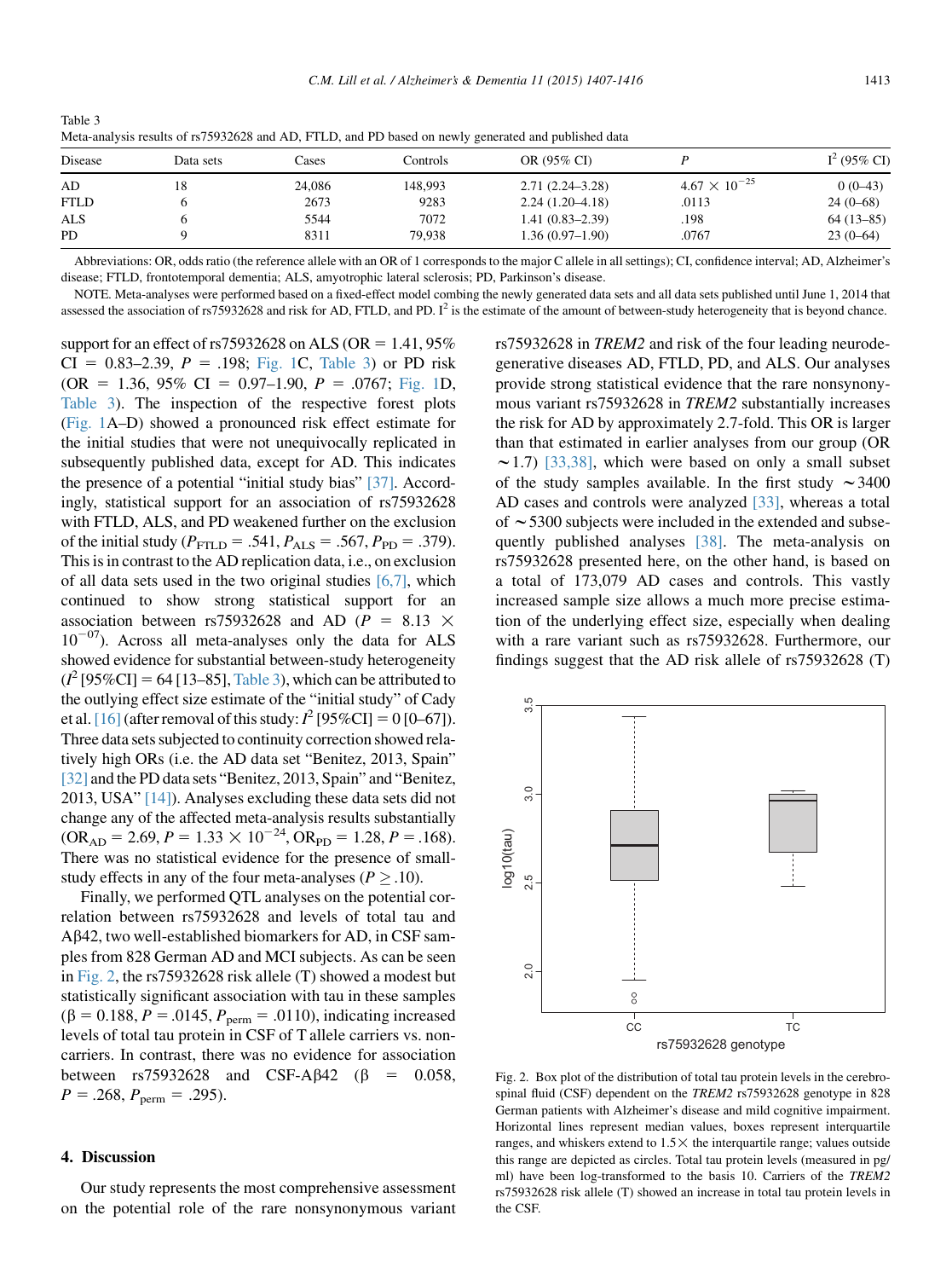is associated with increased levels of CSF total tau but not of  $A\beta_{42}$  in AD and MCI patients. This is in line with recently reported data showing a similar effect of rs75932628 on total tau CSF levels on pooling 815 individuals including AD and MCI patients and controls ( $\beta = 0.19$ ,  $P = 6.9 \times 10^{-4}$ ) [\[39\].](#page-9-0) Collectively, the association between rs75932628 and CSF tau levels may support the previously described interplay of inflammatory response mediated by microglia (i.e., the resident macrophages of the central nervous system, which express TREM2) and pathological processes involving tau [\[40\].](#page-9-0) However, despite our comparatively large sample size and the robustness of the linear regression result after permutation, the power of the CSF analyses is limited due to the low minor allele frequency of rs75932628; thus, this finding should be interpreted with caution until established by additional independent data.

In contrast to the highly consistent and significant results observed for AD, our analyses combining new and previously reported association data for FTLD, ALS, and PD currently do not provide convincing statistical support for a role of rs75932628 in contributing to the risk of these diseases, despite having excellent power to detect such effects at genome-wide significant  $(>\!\!95\%)$  significance thresholds across all three disease entities. Note, however, that despite the substantial sample sizes accumulated here ( $\sim$  12,000 to 88,200 individuals), we cannot reliably exclude the presence of much smaller effect sizes (e.g.  $ORs < 2$ ) at this time. Power may also be reduced in the presence of clinical heterogeneity within the disease entities examined here; this may in particular apply to the patients diagnosed with FTLD.

Compared with the well-powered risk association analyses, the absence of evidence for an effect of rs75932628 on  $A\beta_{42}$  CSF levels can be attributed to limited power. Of note, in the same data, we observe the well-established association between APOE rs429358 ( $\varepsilon$ 4) and CSF A $\beta$ <sub>42</sub> levels with strong statistical support (beta  $= -0.065$ ,  $P = 6.52 \times 10^{-12}$ ,  $P_{\text{perm}} = .000999$ , suggesting that the variance of  $A\beta_{42}$  levels in our AD/MCI data set is generally sufficient (mean<sub>AB42log</sub>: 2.674, standard deviation<sub>AB42log</sub>: 0.194) to detect genotype-protein level dependencies; the low minor allele frequency of rs75932628 in comparison to APOE rs429358 limits the power of our analysis.

One limitation of our study is that we tested only one polymorphism in *TREM2*. Thus, we currently do not know whether other variants in this gene do or do not show association with FTLD, ALS, or PD risk. At least in AD, rs75932628 is by far the most strongly and consistently associated SNP in TREM2. Furthermore, we did not have access to sufficiently detailed data for most of the previously published samples to assess potential epistasis between TREM2 rs75932628 and variants in other candidate loci, e.g., AD risk loci. Such an analysis would be particularly interesting for  $APOE$  rs429358 ( $\varepsilon$ 4) in the AD data sets analyzed here. Jonsson et al. reported nominal statistical evidence for differential effects of rs75932628 on stratification for APOE rs429358 in their AD discovery cohort, but this was not validated in their replication data sets [\[6\]](#page-9-0). Likewise, two other smaller studies did also not find evidence for effect modification of rs75932628 by APOE rs429358 [\[13,35\].](#page-9-0) Thus, although the evidence for epistasis between TREM2 rs75932628 and APOE rs429358 in AD is currently not convincing, much larger data sets with subject-level data would be needed to conclusively assess this topic further. Another potential limitation of our study is that ethnic descent was determined based on self-report in most data sets analyzed here, thus the possibility exists that some of our results are affected by subtle population substructure. However, AD data sets adjusting for this potential bias [\[6,7,31,33\]](#page-9-0) did not show any substantial differences in effect estimates when compared with the data sets using no adjustment [\(Fig. 1](#page-5-0)A). Thus, it appears unlikely that the presence of undetected population stratification has had a notable influence on our results. Furthermore, we cannot exclude the potential presence of sampling bias influencing the results for some data sets outside the AD analyses. This type of bias can occur if patients showing an unclear picture of FTLD, ALS, or PD due to concomitant AD pathology are excluded from the case cohorts, whereas present or potential future AD cases may remain included in the control cohorts. Inversely, a reduced specificity in the clinical diagnosis of FTLD could lead to contamination of the FTLD cohort with AD cases and thus to an apparent risk effect of rs75932628-T on FTLD that in fact is due to an enrichment of the rare variant in misdiagnosed AD cases. Although the heterogeneity estimate of the FTLD meta-analysis is modest with a large confidence interval ([Table 3\)](#page-6-0), the effect estimates of the individual data sets could indeed suggest the presence of some variability [\(Fig. 1B](#page-5-0)). However, in this context it is noteworthy that two of the included FLTD data sets included a substantial number of patients with neuropathological diagnosis: 132 of 609 FTLD patients (22%) reported by Rayaprolu et al [\[12\]](#page-9-0) were diagnosed neuropathologically. On analyzing this subset only, the authors observed a positive, albeit slightly weaker, effect size estimate than in the overall data set  $(OR = 3.56, P = .14 \text{ vs. } 5.06, P = .0012)$ . This weaker effect size estimate could either represent a chance finding or be at least partially due to a higher specificity of the FTLD diagnosis. At the same time, all patients included in our newly analyzed FTLD data set, which shows a complete null effect for the TREM2 variant (OR = 0.99,  $P = .990$ ), were diagnosed neuropathologically. In summary, these exploratory considerations do not exclude the possibility that reduced specificity in FTLD diagnosis has affected the genetic association results.

Lastly, we note that the data analyzed here were limited to subjects of European descent. Only limited data are available investigating a potential role of TREM2 in studies of neurodegenerative diseases in other ethnicities: The allele frequency of TREM2 rs75932628-T appears to be lower in Asian compared with Caucasian populations (e.g., see ref. [\[41,42\]](#page-9-0)), which further complicates the conclusive assessment across neurodegenerative diseases in Asian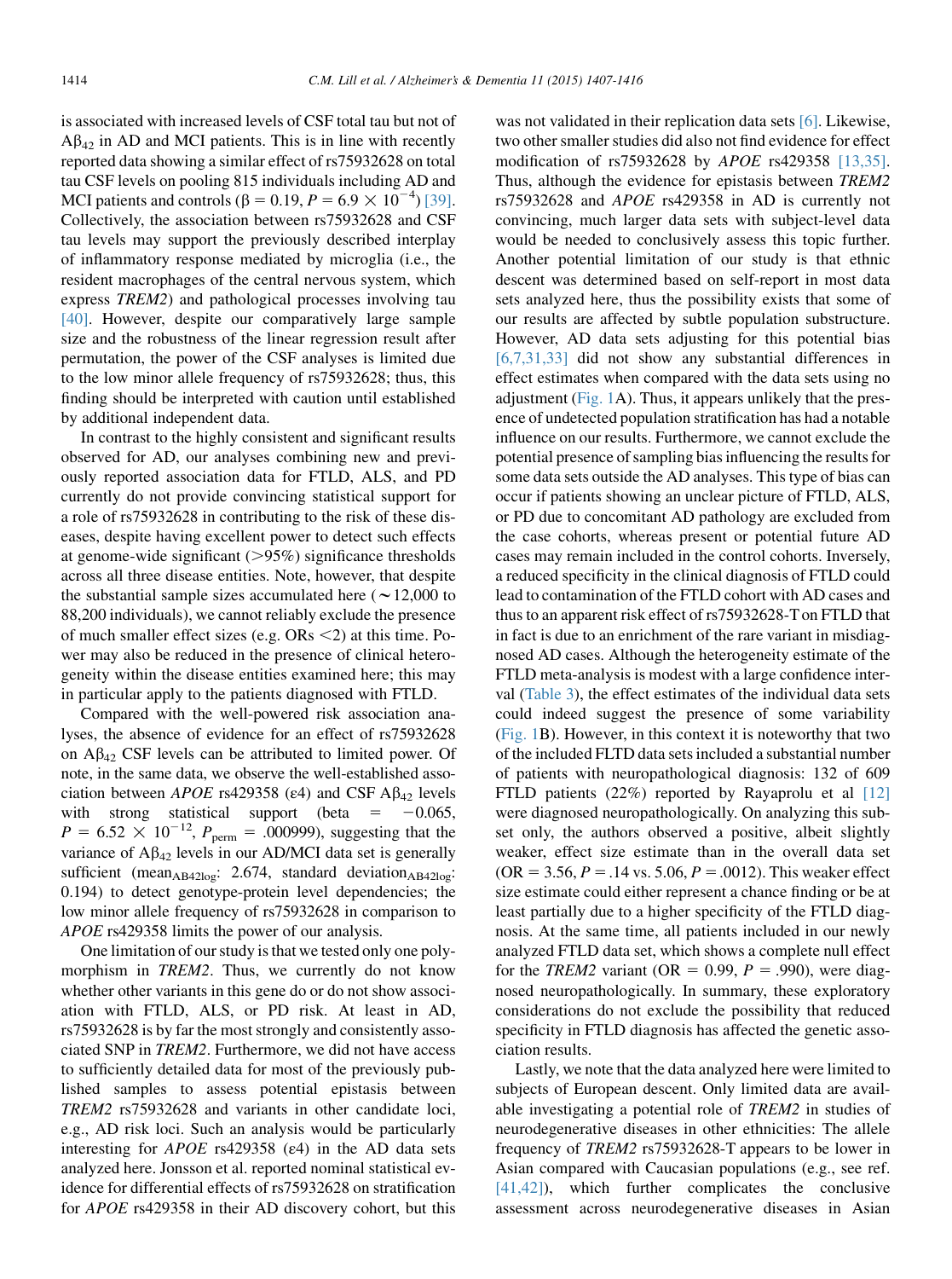<span id="page-8-0"></span>ethnicities. A recent GWAS on nearly 6000 subjects of African descent reported evidence for association of several SNPs in *TREM2* ( $P < .009$ ) [\[43\]](#page-9-0), although the authors of this publication did not assess rs75932628 directly. Thus, based on the currently available data, it remains unclear whether TREM2 rs75932628 plays a role as a genetic risk modifier for AD or other neurodegenerative diseases in populations of non-European descent.

Future studies are needed to elucidate the underlying functional role of TREM2 R47H (and possibly other disease-associated TREM2 variants) in AD pathogenesis. Together with the knowledge gained from similar studies on the role of the other established AD risk genes this will shed new light on the pathophysiological processes involved and may ultimately lead to the development of novel strategies for the prevention or treatment of this disease. Furthermore, although the design and execution of targeted clinical trials for MCI or AD patients specifically carrying the TREM2 R47H risk allele may be impractical given the very low frequency (and limited number of available individuals), TREM2 R47H carrier status may still be useful as a variable for stratified analyses in this context similar to what has been proposed for the *APOE*  $\varepsilon$ 4 allele [\[44\].](#page-9-0)

In summary, our study provides compelling evidence that TREM2 rs75932628 is a genetic risk factor for AD. Based on current data, rs75932628 does not appear to play a major role in FTLD, ALS, or PD. Furthermore, individuals affected by AD or MCI carrying the risk allele show significantly higher CSF tau levels than noncarriers, supporting the notion that TREM2 may exert its pathogenic effects by affecting tau (dys) function.

#### Acknowledgments

The authors are grateful to the individuals participating in this study. The authors thank Ms Brit-Maren Schjeide for excellent technical assistance. The authors thank Drs Thorlakur Jonsson and Kari Stefansson for providing us with data of the association analysis of TREM2 rs75932628 and PD in the Icelandic population beyond those provided in the original publication [\[15\].](#page-9-0) The authors thank Dr. Owen A. Ross for providing us with the IDs of the Coriell samples genotyped in the original publication [\[12\].](#page-9-0)

Competing interests: None of the authors reports any disclosures.

Funding: This project was funded by grants from the German Ministry for Education and Research (BMBF, grant 16SV5538 to L.B., grant 01UW0808 to U.L., and E.S.-T.), the Cure Alzheimer's Fund and Michael J. Fox Foundation (to L.B.), the Innovation Fund of the Max Planck Society (M.FE.A.BILD0002 to U.L.), the Katharina-Hardt-Stiftung, Bad Homburg, Germany, the AXA Research Fund, the Fondation Université Pierre et Marie Curie and the Fondation pour la Recherche sur Alzheimer, Paris, France (to HH), the MND Association UK (to KEM, PS, AAC), the Research Council of Norway and the South-Eastern Norway Regional

Health Authority (to M.T.), the NIEHS of the National Institutes of Health (R01ES013717 to B.R.). Sample collection in Linköping was funded by the European Union as part of the Fifth Framework program (project number QLK4-CT-1999-01133 to N.D.). The research leading to these results has received funding from the program "Investissements d'avenir" ANR-10-IAIHU-06.

#### Supplementary data

Supplementary data related to this article can be found online at <http://dx.doi.org/10.1016/j.jalz.2014.12.009>.

# RESEARCH IN CONTEXT

- 1. Systematic review: Recent studies reported that an amino-acid changing variant (p.R47H) in the TREM2 gene increases the risk for Alzheimer's disease (AD). Our study represents a comprehensive analysis of the potential role of this variant in AD and three other neurodegenerative diseases, i.e. frontotemporal lobar degeneration, amyotrophic lateral sclerosis, and Parkinson's disease. Risk effect estimates of the available case-control datasets (comprising 12,000 to 173,000 individuals per disease) were combined by meta-analysis.
- 2. Interpretation: Our meta-analyses revealed significant association of R47H with AD (increasing risk by 2.7-fold,  $P=4.7 \times 10-25$ ), but not with the other diseases. Further analyses revealed a significant correlation between R47H and CSF tau levels, an established AD biomarker.
- 3. Future directions: Our data suggest that the effects of R47H are limited to AD but do not extend to the other neurodegenerative diseases assessed in this study. Functional studies need to clarify a potential role of R47H in microglia-mediated tau (dys) function.

#### References

- [1] [Lill CM, Bertram L. Towards unveiling the genetics of neurodegener](http://refhub.elsevier.com/S1552-5260(15)00122-3/sref1)[ative diseases. Semin Neurol 2011;31:531–41](http://refhub.elsevier.com/S1552-5260(15)00122-3/sref1).
- [2] [Lambert JC, Ibrahim-Verbaas CA, Harold D, Naj AC, Sims R,](http://refhub.elsevier.com/S1552-5260(15)00122-3/sref2) [Bellenguez C, et al. Meta-analysis of 74,046 individuals identifies](http://refhub.elsevier.com/S1552-5260(15)00122-3/sref2) [11 new susceptibility loci for Alzheimer's disease. Nat Genet 2013;](http://refhub.elsevier.com/S1552-5260(15)00122-3/sref2) [45:1452–8](http://refhub.elsevier.com/S1552-5260(15)00122-3/sref2).
- [3] [Nalls MA, Pankratz N, Lill CM, Do CB, Hernandez DG, Saad M, et al.](http://refhub.elsevier.com/S1552-5260(15)00122-3/sref3a) [Large scale meta analysis of genome-wide association data in Parkin](http://refhub.elsevier.com/S1552-5260(15)00122-3/sref3a)[son's disease reveals 6 novel risk loci. Nat Genet 2014;46:989–93](http://refhub.elsevier.com/S1552-5260(15)00122-3/sref3a).
- [4] [Van Deerlin VM, Sleiman PM, Martinez-Lage M, Chen-Plotkin A,](http://refhub.elsevier.com/S1552-5260(15)00122-3/sref3) [Wang LS, Graff-Radford NR, et al. Common variants at 7p21 are](http://refhub.elsevier.com/S1552-5260(15)00122-3/sref3) [associated with frontotemporal lobar degeneration with TDP-43](http://refhub.elsevier.com/S1552-5260(15)00122-3/sref3) [inclusions. Nat Genet 2010;42:234–9.](http://refhub.elsevier.com/S1552-5260(15)00122-3/sref3)